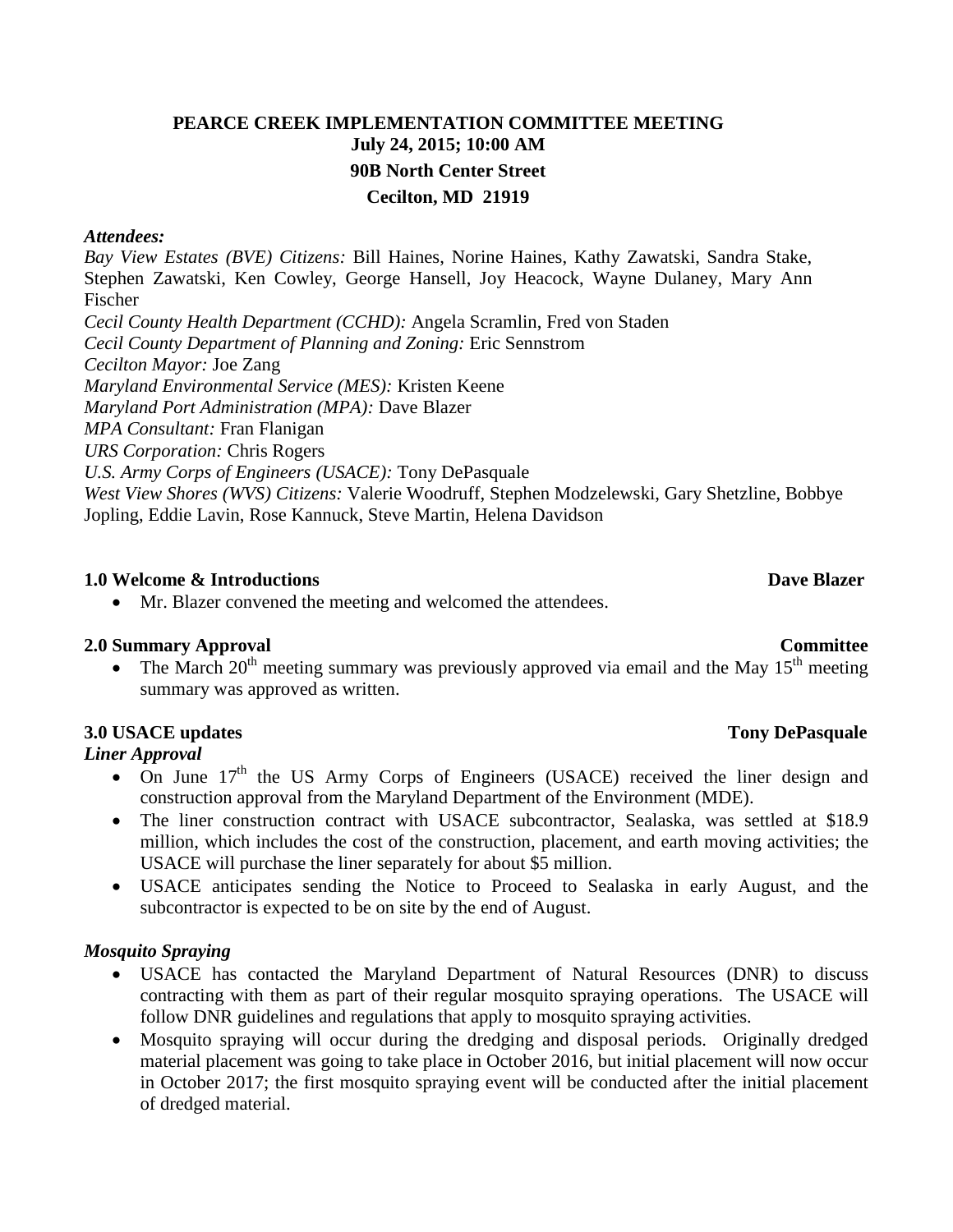## *Site Activity*

- USACE is actively trenching and ditching the interior of the Dredged Material Containment Facility (DMCF) to prepare for installation of the liner.
- USACE abandoned and closed all wells inside the site and one external well was also sealed, which eliminates any potential pathways from the DMCF to the underlying aquifer.
- Future groundwater monitoring will occur before dredged material placement and discharge monitoring will occur after placement. USACE will work with MDE to develop the monitoring plans, and will share the monitoring approaches with the Pearce Creek Implementation Committee (PCIC).

# *Tree Planting*

- USACE intends to replant unsuccessful trees near the entrance to the Pearce Creek DMCF.
- Relative to the berm area along Pond Neck Road, the federal landscaping guidelines require vegetation-free zones, which provide the minimum acceptable buffer between the vegetation and berm structure.
- Managing the vegetation on the berm adjacent to Pond Neck Road allows for the proper inspection, surveillance, and monitoring of all DMCF structures and adjacent areas. It also allows access for operations and maintenance activities, and prevents potential plant- and animal-induced damage to the structures.
- Based on the landscaping guidelines, it is not feasible to plant vegetation (i.e. trees or large herbaceous plants) along the berm slopes; however, it was determined that it is feasible to conduct tree plantings along Pond Neck Road in the area located between the Cecil County rightof-way and the drainage ditch.
- USACE stated that the upper section of the dike is the most important and needs to be maintained as a clear area. The existing berm vegetation can persist, but there is a need to keep vegetation out of the newly constructed areas.

# **4.0** MPA Update Dave Blazer

## *Sunset Pointe Community Meeting*

- MES attended the Sunset Pointe community meeting in June to provide project updates and discuss well abandonment.
- Maryland Port Administration (MPA) provided two letters to the PCIC, which MDE had previously sent out, stating that when the community water systems become available, citizens must hook-up to the new system and abandon their wells.
- An exception was mentioned at the public hearing, which involved the use of wells for an agricultural purpose. MPA is working with MDE and the communities regarding details on applying for an exception. MPA has recommended to citizens that they can send a letter to MDE, the Cecil County Health Department (CCHD), the Town of Cecilton (the Town), and MPA to apply for an exception to well abandonment.
- A citizen asked why an artesian well system is not feasible in this situation. MPA replied that Maryland law reads that if your residence/establishment is located in a public service area, you are required to connect to the water system. State law also requires that wells must be abandoned and sealed due to cross contamination concerns.
- In the event that a resident decided to reconnect to a well after being hooked up to the new water system, they would have to drill a new well; however, they would not be able to obtain a well permit.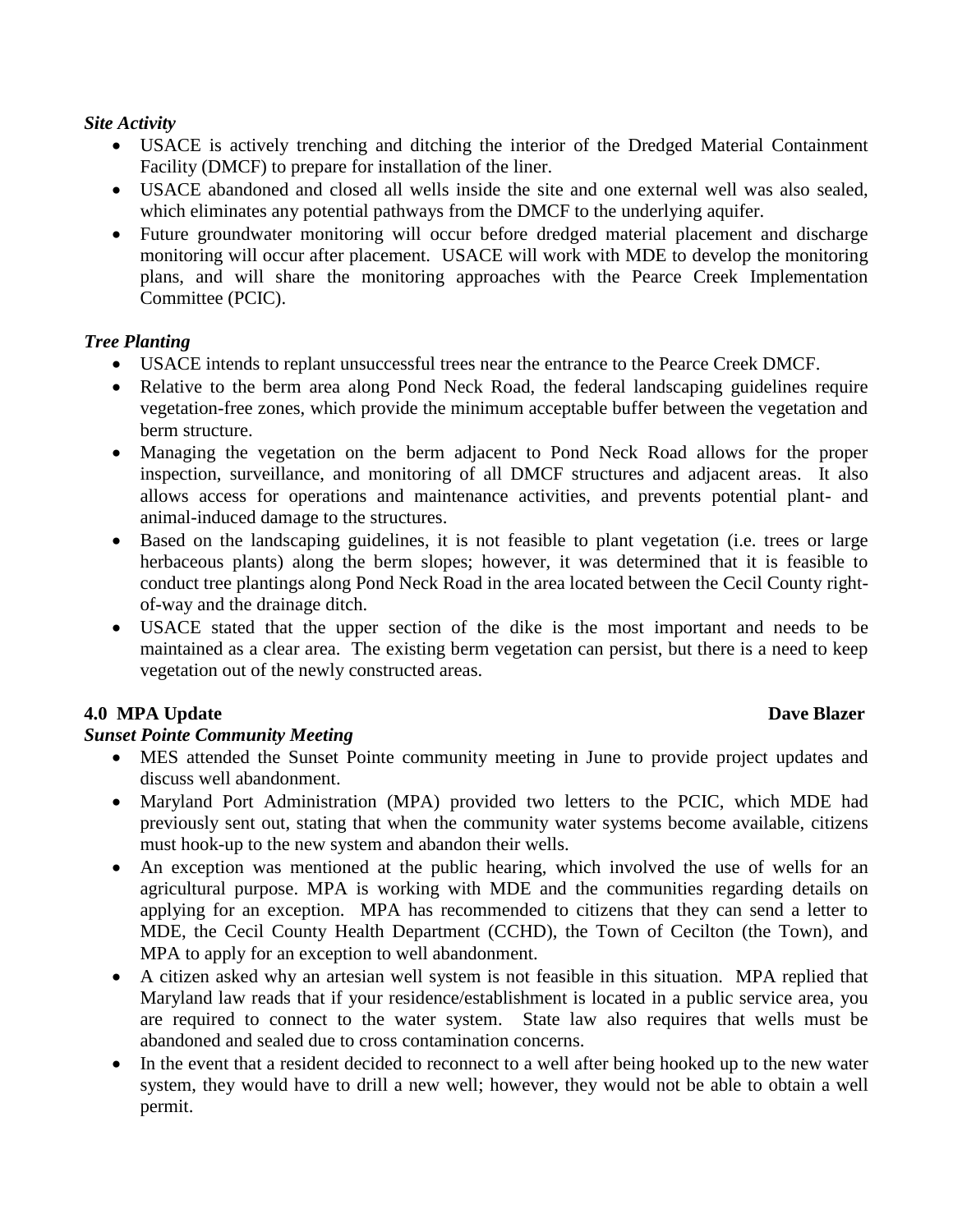• The Sunset Pointe community members also asked about laying a cable line in the same trench during the water line construction. It was relayed that the cable company and the Town want the water line to be free and clear from interference of other utilities for maintenance purposes.

# **5.0 Drinking Water Line Planning Progress Mayor Zang and Chris Rogers**

# *Groundwater Appropriations Permit Public Notice*

- Based on the hydrogeological information that was submitted, MDE issued an increase in the Town's Groundwater Appropriations Permit (GAP) to account for the increased service area.
- URS and the USACE are in the process of designing a chlorine injection station on the USACE site. There is a more favorable site which is also being pursued; however, URS is pursuing both options so as to not delay the project.
- Boring data has been collected from the applicable roads in an effort to document the existing conditions of the paving for post-construction restoration purposes.
- URS is on schedule for the water system construction bid to go out in November and for construction to begin in January or February 2016. URS anticipates it will take about 18 months to complete construction of the main, distribution system, and the on-lot work.
- Concern was expressed about the gravity fed system being able to produce 65 lbs. of water pressure continually. Mayor Zang noted that the size of the pipe has been increased to lessen the drag and that the engineers are confident the system will produce sufficient pressure.
- A citizen asked if there would be any problems with the pipes freezing. URS stated that the pipes will be at a depth which will prevent freezing.
- The Town will send an access agreement to each citizen in an effort to complete the hook-ups. Additionally, the Town will ensure that cross contamination will not occur during the connection process.
- MPA reminded the PCIC that citizens will have an opportunity to connect to the system at no charge; however, after the designated time window expires, residents will have to pay for connections. A citizen who refuses to connect to the system will not receive a free hookup and MDE will implement an enforcement action, which would require the citizen to pay for the hookup. The citizens will have advance notice as to the designated hookup timeframe.
- A citizen inquired about the decision regarding the two flush hydrants; MPA, the Town, and URS will discuss a resolution.

# **6.0** Outreach Update Dave Blazer

# *Elected Officials*

- MPA met with Cecil County staff members, Mayor Zang, Senator Hershey, Congressman Harris's staff, and Councilman McCarthy to discuss updates regarding the Pearce Creek project.
- MPA updated Delegate Arentz and Delegate Jacobs on the progress of the Pearce Creek project via phone communications.

# *Website Updates*

- Additional information has been added to the Pearce Creek outreach website including:
	- 1. The Geosynthetic Institute report letter regarding the USACE liner design;
		- 2. The Dredging 101 section, specifically hydraulic dredging;
	- 3. The Consolidated Transportation Program (CTP) page, which highlights the funding for the Pearce Creek waterline construction;
	- 4. An Exterior Monitoring 101 section;